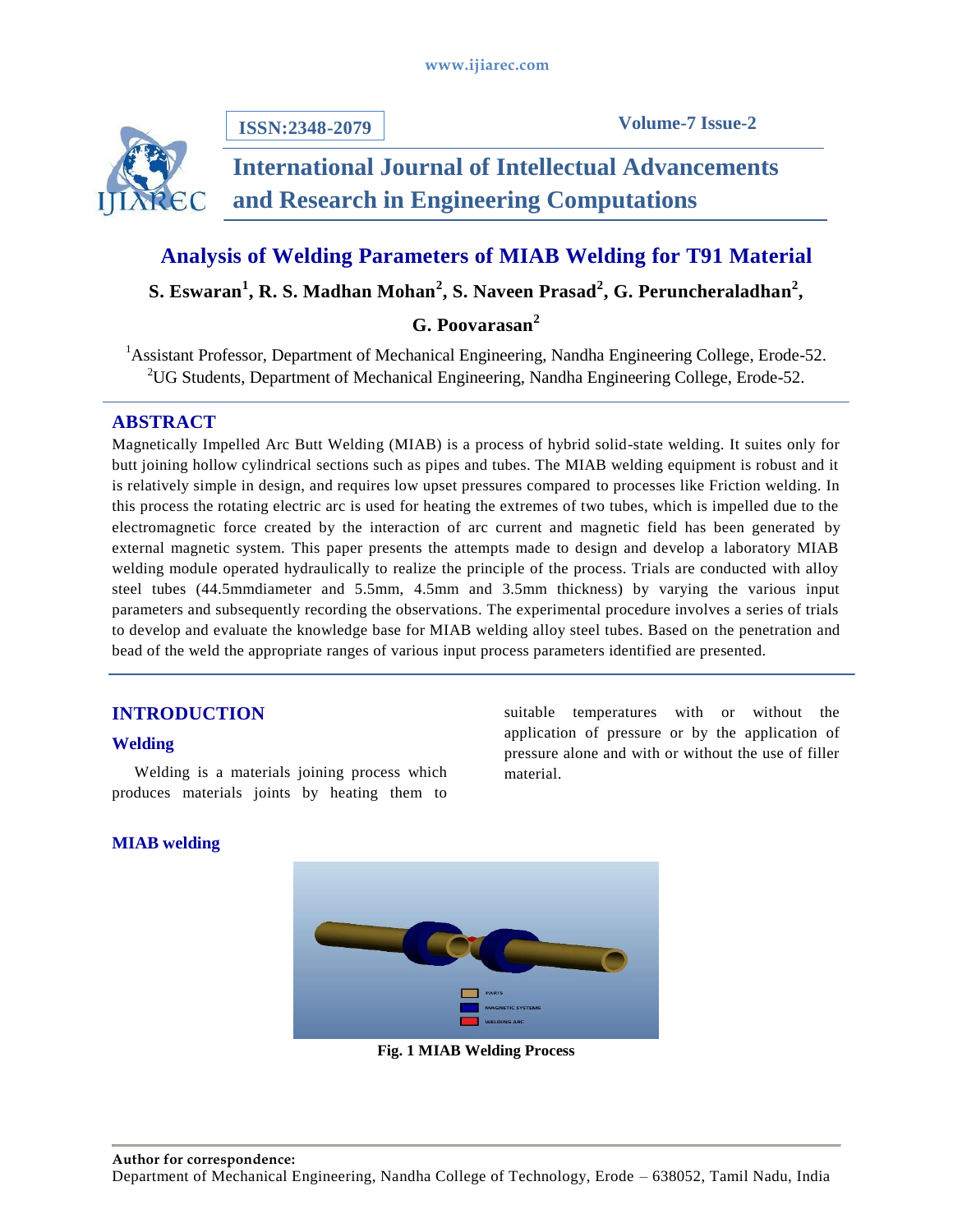Magnetically Impelled Arc Butt (MIAB) welding is a type of pressure welding used for steel tubes and pipes. MIAB welding is a unique process in that it utilizes relatively simple equipment, but relies on very complex interactions between an arc

and both an applied and induced magnetic field. This interaction is made even more complex by the changes that occur during the heating of the parts being welded.

C. T91Grade Steel Tubes



**Fig.2 T91Grade steel tubes.**

The properties of Grade 91 wholly opend on its chemical composition and microstructure. As per the chemical composition the minimum Carbon content should be 0.08%, minimum Niobium content should be 0.03% and minimum Nitrogen of 0.02% is specified to ensure adequate creep strength. It requires 9% Chromium, 1% Molybdenum and minimum 0.18% Vanadium with 0.3 0.6% Manganese, 0.02% Phosphorous maximum, 0.01% Sulfur maximum and 0.2-0.5% Silicon. If the Titanium is added Niobium level can be taken lower.

#### **LITERATURE SURVEY**

Abdul Khadeer Sk et al, The paper says that This paper describes a new development of circumferential welding of pipes. Circumferential butt welds are commonly used to join pipes in various industries, including power plants and automobile industries. Magnetically impelled arc butt welding process is a hybrid welding technique. It uses a rotating electric arc as its heat source and is known as efficient method for pipe welding. In this process heat is evolved prior to forging by an arc generated between two coaxially aligned pipes, this arc rapidly rotates along the circumferential edges of the pipes to be welded due to the electromagnetic force exerted by the interaction of arc current and magnetic field generated by the external magnetic system. The

entire weld over the full joint thickness is made in one single operation, instead of using several passes as in conventional welding. The main emphasis of this review is to describe the different works carried out in the past which help full for providing the information for the future development of research work. Present study exposes the different works that has been done in the past for improving the weld quality [1].

Arungalai vendan et al, The paper says that magnetically impelled arc butt welding is a unique forge welding process in which an arc is drawn in the gap between the two tubes to be welded in order to raise them to a high temperature to allow forging to form a solid state weld. In this case the arc is rotated with a high speed around the weld line by an electromagnetic force resulting from the intraction of the magnetic field and the arc current this paper presents the details of the results and the conclusion of the experimental trials conducted on the MIAB module designed and developed based on the principle further nonlinear electromagnetic analysis has been performed to determine the magnetic field and electromagnetic force distribution in MIAB process using finite element package ansys. Typical results of this analysis pertaining to magnetic field are compared with the experimental data for steel tubes (outer diameter 47mm and thickness of 2mm) it is observed then the results from finite element analysis and the experimental trials are in excellent agreement the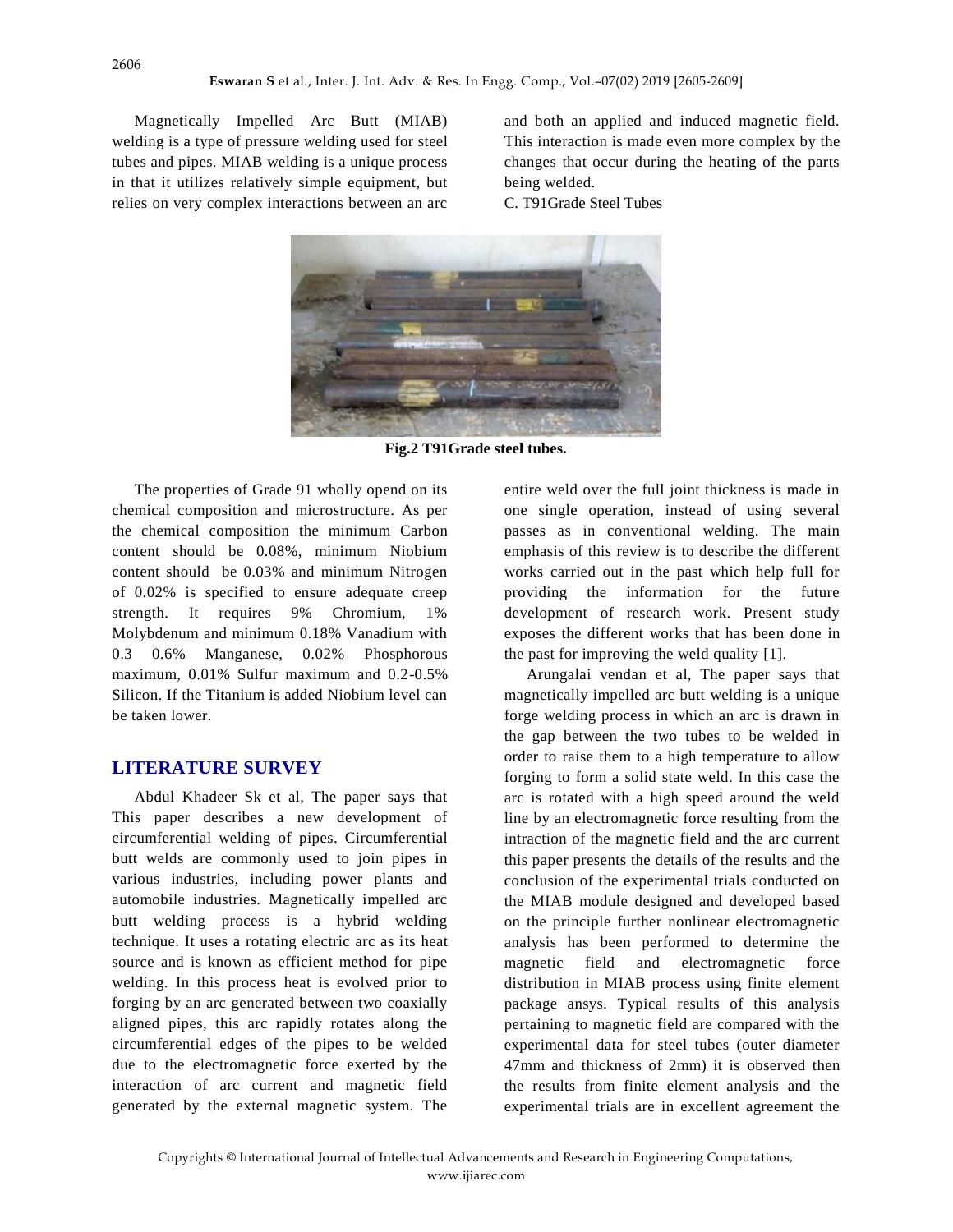proposed three dimensional finite element method module for electromagnetic force distribution facilities comprehensive understanding of the arc rotation process in MIAB welding [2].

Arungalai vendan et al, The paper says that Magnetically Impelled Arc Butt Welding (MIAB) is a hybrid solid-state welding process suitable for butt joining hollow cylindrical sections such as pipes and tubes. This process uses an rotating electric arc for heating the extremes of two tubes, which is impelled due to the electromagnetic force created by the interaction of arc current and magnetic field generated by external magnetic system. This paper presents the attempts made to design and develop a laboratory MIAB welding module operated pneumatically to realize the principle of the process. Trials are conducted with alloy steel tubes (48 mm diameter and 6 mm thickness) by varying the various input parameters and subsequently recording the observations. Based on the basic understanding of the process and its parameters, a pivotal attempt is undertaken to weld alloy steel tubes of boilers with specially made MIAB welding equipment (MD1). Investigations are carried out on MIAB welding machine (MD1) after preliminary experimentation to understand the basic mechanisms involved in MIAB welding process. The experimental procedure involves a series of trials to develop and evaluate the knowledge base for MIAB welding alloy steel tubes. Based on the penetration and bead of the weld (observed through visual inspection), the appropriate ranges of various input process parameters identified are presented [3].

V. S. Kachinskiy et al, The paper says that Magnetically impelled arc butt welding is mainly used in the automotive industry for butt welding of tubes and tubular parts 8-100 mm in diameter and 0.8-6 mm wall thickness. To extend the range of MIAB welding applications research work was conducted on different hallow and solid parts, special attention being given to welding of parts, the cross section of which is commensurable with of the active spot diameter of the rotating arc [4].

Kuchuk-Yatsenko et al, The paper says that Over recent years investications have been carried out. At the E.O.Paton electric welding institute of the NAS of Ukraine, into the welding pipes and pipelines of upto 219mm diameter and upto 16mm wall thickness. Results have shown the feasibility of the practical application of magnetically impelled arc butt welding for welding pipes and pipelines. The MIAB welding process is characterised by high efficiency (time of welding is 20 to 50 seconds), minimum consumption of pipe parent metal and equal-to-wall thickness. Moreover, auxiliary welding consumable and shielding gas are not required [5].

#### **PROBLEM IDENTIFICATION**

Nowadays while using welding process time consumption is high. While using TIG welding for non- metallic materials the melting state of the pipe ends is affected by polarity. For reducing these problems we prefer the MIAB welding to reduce time and polarity. For these problems we conduct the experiment of Analysis of Welding Parameters of MIAB Welding for T91 Material. Because the to other welding process MIAB welding is more effective when compare.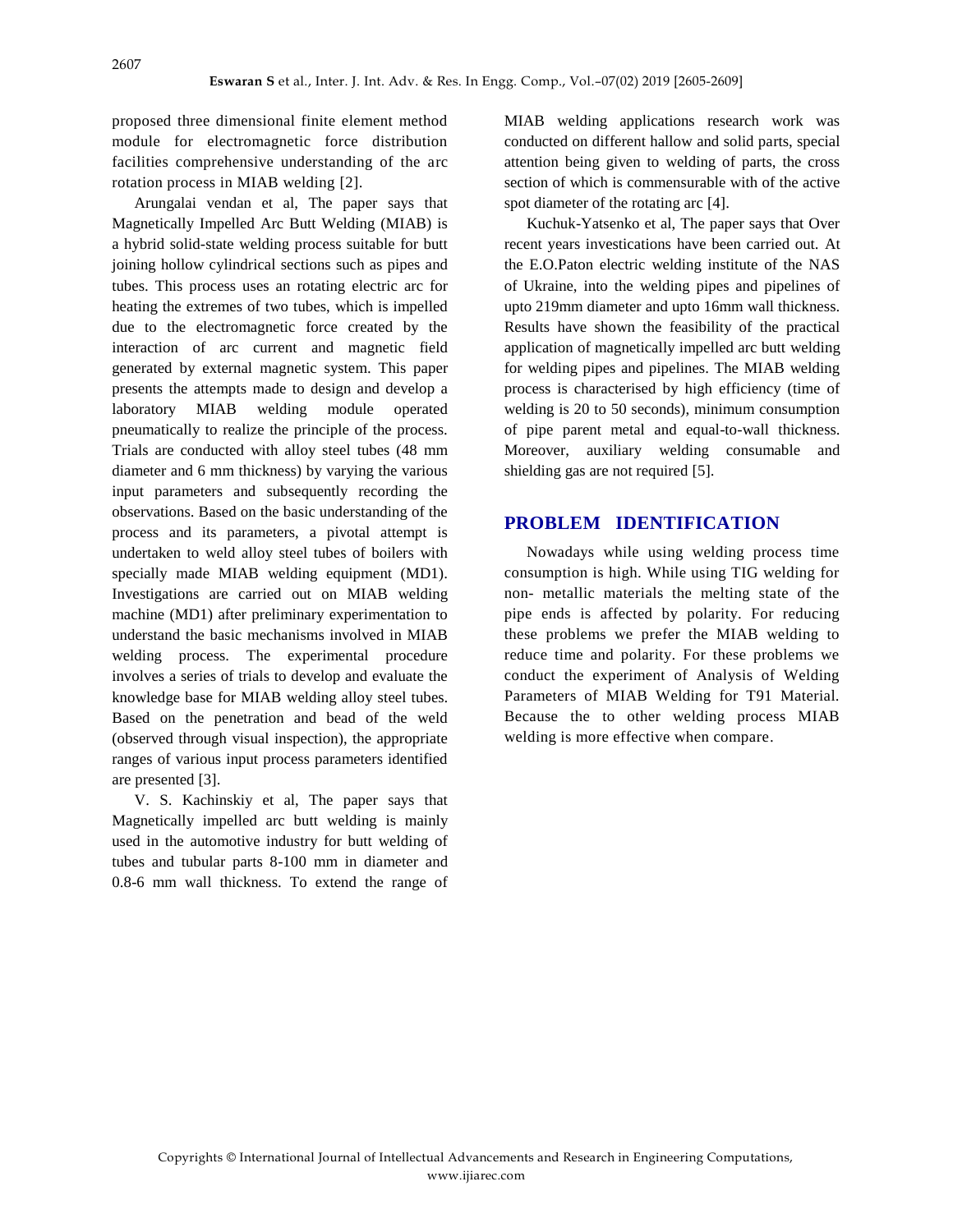## **METHODOLOGY**



**Fig. 3 Methodology flow chart**

**EXPERIMENTAL SETUP**



**Fig. 4 Experimental Setup.**

Copyrights © International Journal of Intellectual Advancements and Research in Engineering Computations, www.ijiarec.com